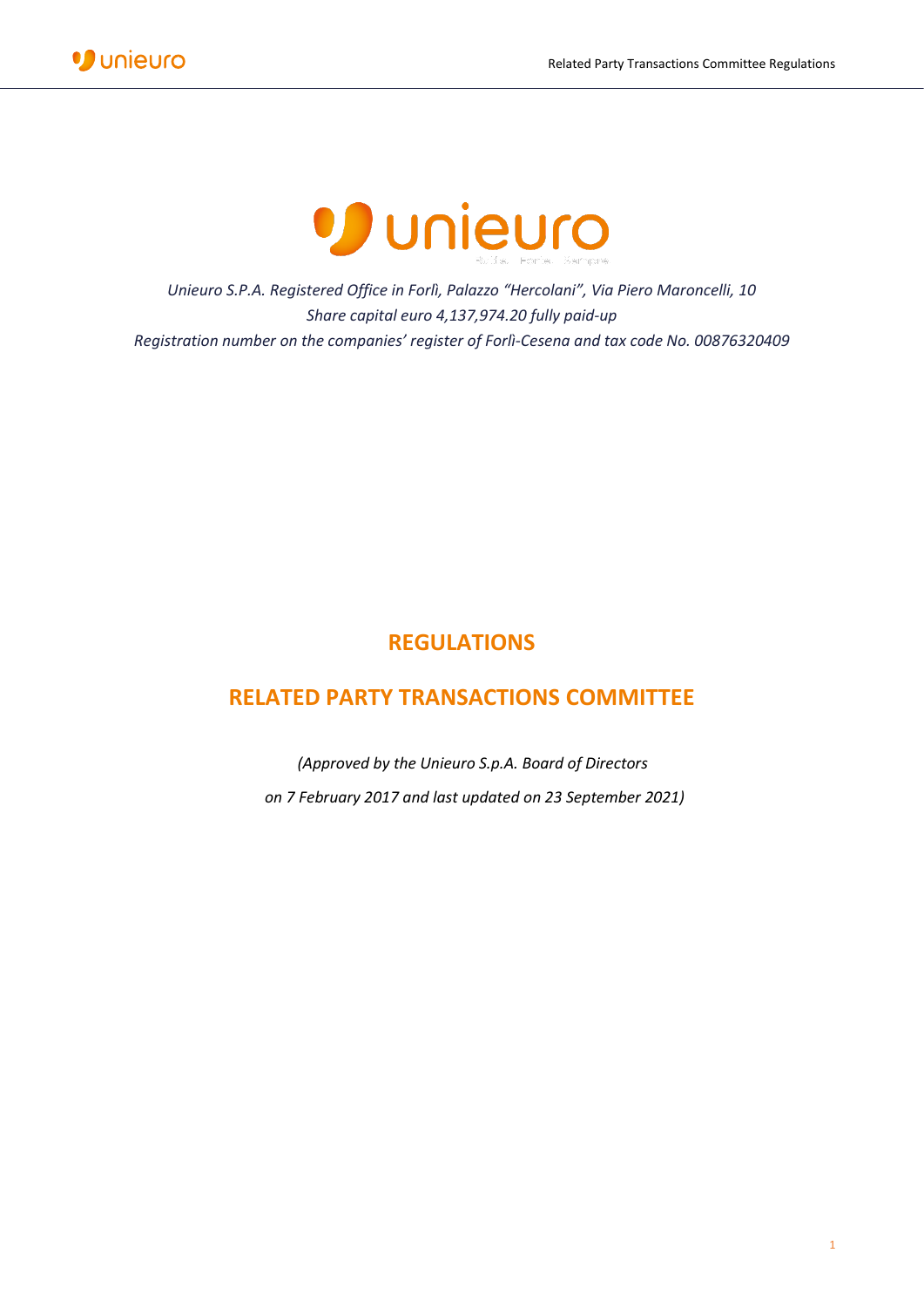## $1.$ **Purpose and scope of application**

- 1.1. Pursuant to art. 20.6 of the Articles of Association of Unieuro S.p.A. ("**Unieuro**" or "**Company**") a committee has been set up within the Board of Directors, entitled the Related Party Transactions Committee ("**Committee**") to assist said Board of Directors with its assessments and decisions on the topic of transactions with related parties, in enactment of the Consob regulations adopted by way of resolution No. 17221/2010 as subsequently amended and integrated, containing provisions governing transactions with related parties ("**RPT Regulations**") and in line with the recommendations of the Corporate Governance Committee under the Corporate Governance Code governing listed companies promoted by Borsa Italiana S.p.A. ("**Corporate Governance Code**"), to which Unieuro adheres.
- 1.2. These regulations ("**Regulations**") approved by the Board of Directors of the Company on 7 February 2017 as subsequently amended on 23 September 2021, govern the composition, appointment and manner of operation of the Committee as well as its duties, powers, responsibilities and means at its disposal.

## $2.$ **Composition and appointment**

- 2.1. The Committee has been created pursuant to and to put into effect the internal Regulations governing related party transactions adopted by the Board of Directors on 12 April 2017, as subsequently amended by said Board of Directors ("**Procedure**" - defined terms with an initial capital letter in these Regulations that are not expressly defined herein shall be ascribed the definitions set forth in said Procedure). Said Committee shall be made up by at least 3 (three) Independent Directors, one of whom shall assume the role of Chairman.
- 2.2. The members of the Committee must have practical skills in relation to the duties they are called upon to perform. At least one member of the Committee shall possess adequate knowledge and experience in financial or legal matters or remuneration policies in accordance with the Corporate Governance Code; the Board of Directors shall ascertain possession of the said requisites at the time of his/her appointment.
- 2.3. The Board of Directors shall appoint and remove Committee members including the Chairman thereof.
- 2.4. Directors may accept the office of Committee member only when they believe that they are able to dedicate the necessary time to ensure the diligent performance of the duties pertaining to the office.
- 2.5. Committee members shall remain on the Committee for a term commensurate to their entire term of office as a director, unless otherwise determined by the Board of Directors, save for in the event of resignation from office or loss of any of the necessary requisites to hold office. In the event a member vacates his/her office on the Board of Directors prior to the envisaged term for any reason, then he/she shall automatically and immediately relinquish the office of Committee member.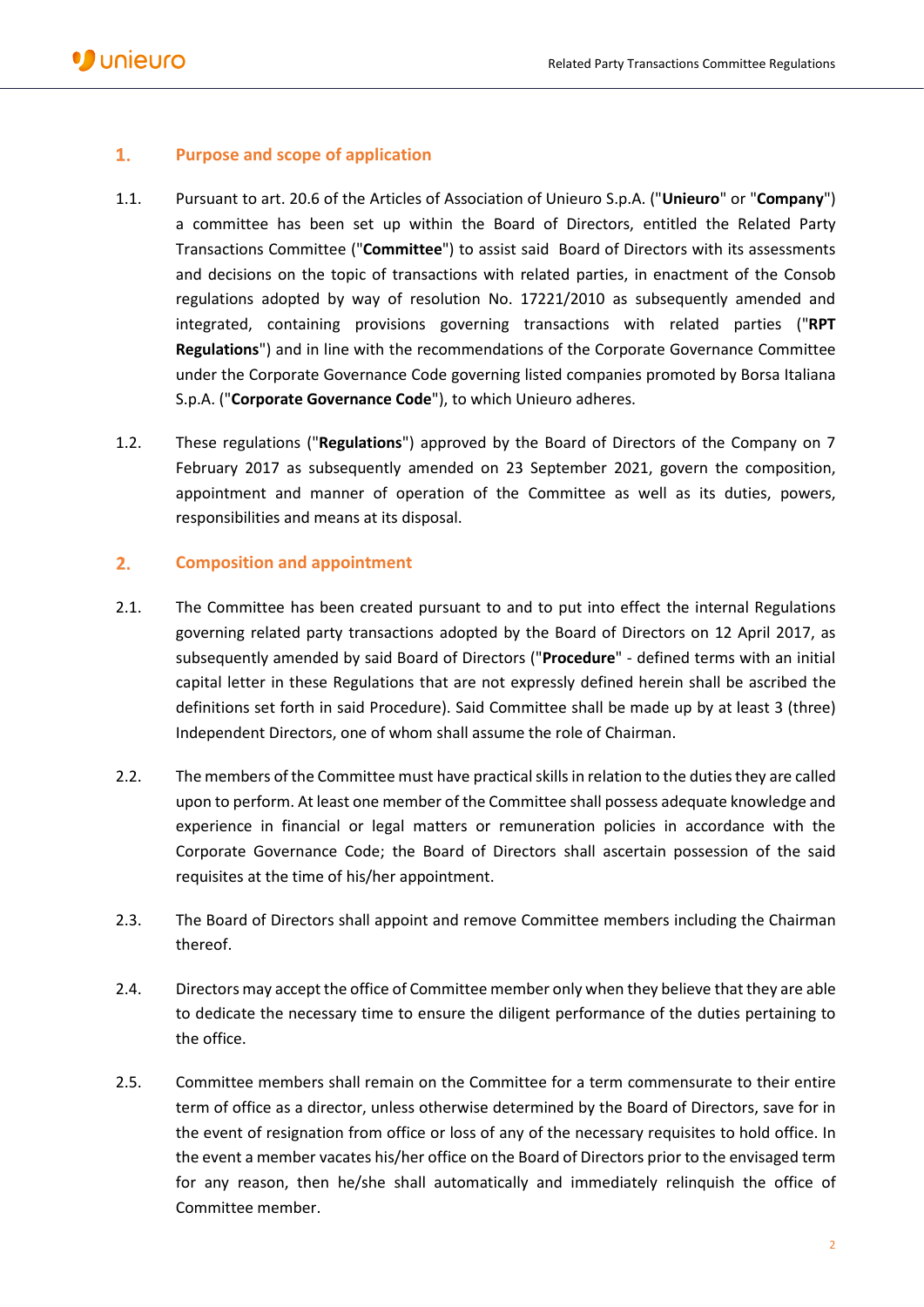- 2.6. In case of removal from or relinquishment of office, loss of requisites, death or incapacity of any Committee member, the outgoing member or the Chairman shall promptly notify the Board of Directors and Board of Statutory Auditors. The Board of Directors shall without delay and at its very next sitting replace the outgoing member, selecting his/her replacement from among those Directors who satisfy the requirements referred to in the previous paragraphs. The office of any replacement Committee member shall expire at the same time as that of the members already in office at the time of the replacement's appointment.
- 2.7. The Secretary shall be appointed by the Committee upon proposal made by the Chairman and may be a person chosen from outside the Committee. The Secretary shall assist the Committee and its Chairman in drafting meeting minutes and in carrying out the related activities. In the event of his/her absence or should he/she be unable to undertake the relative duties, then the Committee shall, on a case-by-case basis, select another person, who may be a person chosen from outside the Committee, to carry out the Secretary's duties.

#### $3.$ **Duties, powers and means**

- 3.1. The Committee's duties shall be those provided for under the laws in force and by the Procedure referred to under art. 2.1 above. The Committee may propose amendments and integrations to said Procedure to the Board of Directors.
- 3.2. More specifically, pursuant to the Procedure, the Committee is entrusted with the principal task of formulating apposite grounded opinions on Unieuro's interest in carrying out any Related Party Transaction - whether a Transaction of Greater Importance or a Transaction of Lesser Importance - and shall give its opinion on the convenience and substantive fairness of the terms thereof based on timely and adequate information flows. For any Transaction of Greater Importance, as well as in the other cases within the remit of art. 6 of the Procedure, the Committee is also entitled to request information and formulate observations for the Chief Executive Officer, the RPT Safeguard Team and other persons in charge of conducting the negotiations or assessments regarding the profiles which are the subject of the information flows that have been received on said Transaction of Greater Importance.
- 3.3. In any case, the Committee is entitled to request the information it deems necessary for the performance of its duties. Moreover, the Committee may, at the Company's charge, engage experts of its choice, provided that said expert's independence and lack of any conflicts of interest has been established beforehand. Any such experts shall be persons having established professional attributes and competency on matters involving the Related Party Transaction on which the Committee is called to advise on.
- 3.4. The Company shall provide the Committee with adequate financial resources to enable due performance of its functions, within the limits provided for under arts. 5.3 and 6.3 of the Procedure.
- $4.$ **Convocation, performance and recording of Meetings**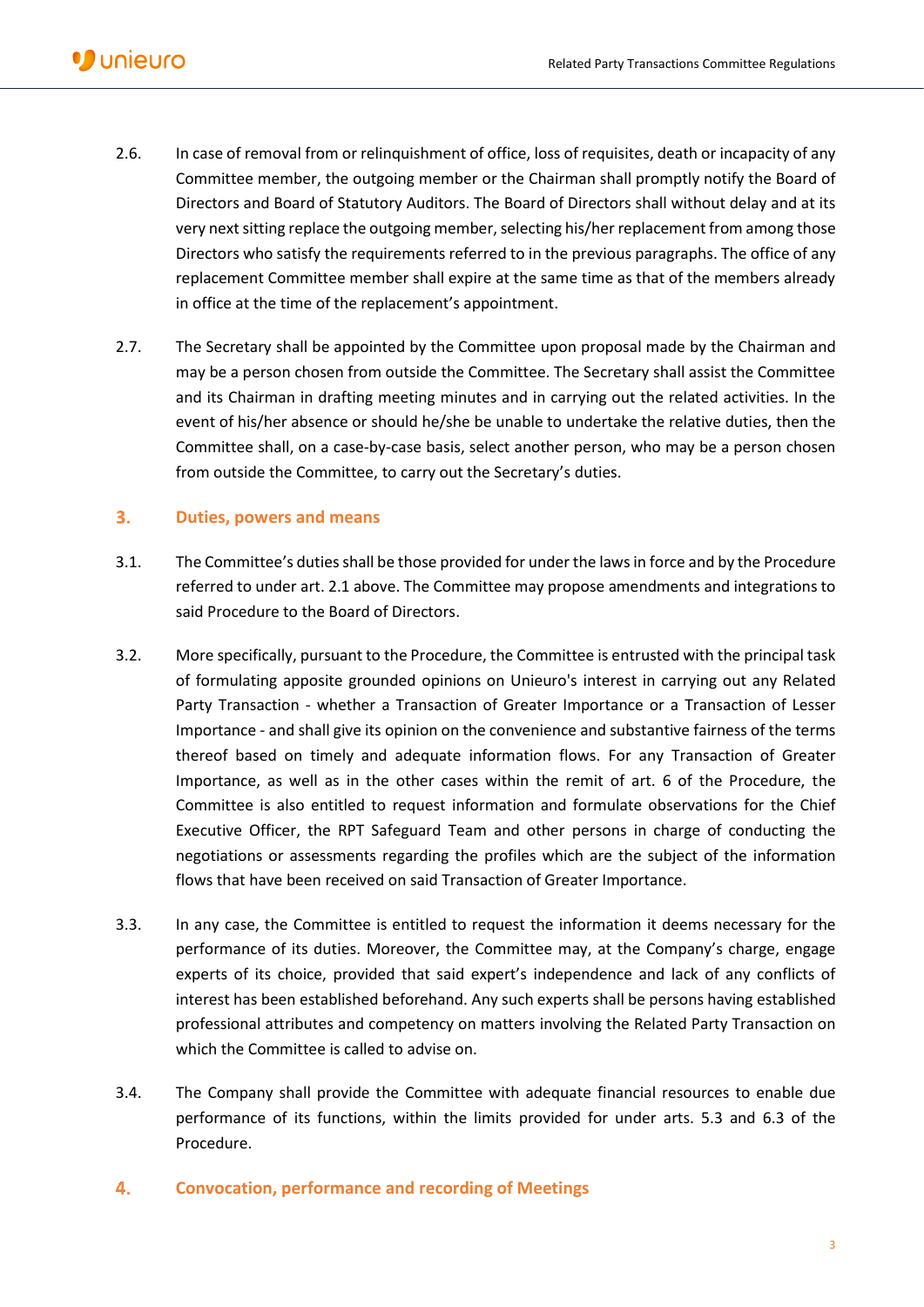- 4.1. The Committee shall meet as and when required to perform the functions entrusted to it by the applicable legislation and under the Procedure.
- 4.2. The notice of call, which shall contain the day, time and place of the meeting and the list of matters for discussion, shall be sent to Committee members by the Secretary on the recommendation of the Chairman as a general rule at least three days prior to the date set for the meeting, in such manner that ensures confidentiality and timeliness of the notice and enables due receipt of the notice to be confirmed. On the occurrence of any urgency, this term may be shorter, providing a minimum notice of 24 hours is given prior to the date set for the meeting. In any event, the Committee meeting shall be deemed validly called, notwithstanding there has not been a formal notice of call, if all the members are in attendance and the Chairman of the Board of Statutory Auditors has been duly notified. The Chairman of the Committee may invite the Chairman of the Board of Directors, the Chief Executive Officer, the Secretary of the Board of Directors, the standing members of the Board of Statutory Auditors and any other invited persons to take part in the meeting. The Secretary shall also send the notice of call by way of opportune information to all person/s invited by the Chairman of the Committee to take part in the meeting.
- 4.3. Committee meetings shall be presided over by the Chairman or in the event he/she is unable to or prevented from attending, then by a member of the Committee who shall be selected from those in attendance.
- 4.4. The Committee shall meet:
	- (i) at the location indicated in the notice of call;
	- (ii) by videoconference sitting at the offices of the company or at any other location indicated in the notice of call;
	- or, subject to the authorisation on the part of the Chairman of the Committee:
		- (iii) by means of a videoconferencing system made available by the Company which ensures the same level of security as a video conference held at the offices of Unieuro;
		- (iv) by telephone conference, as a general rule limited to extraordinary meetings that have not been scheduled in the annual diary.

Attendance by the means under sub-paragraphs(ii), (iii) and (iv) must take into account the need to deal with the items on the agenda in a confidential manner and must ensure that all attendees can be identified and are able to follow the discussions and intervene in real time in the discussions of the business on the table. The meeting shall be deemed held at the place at which the Chairman of the Committee is located.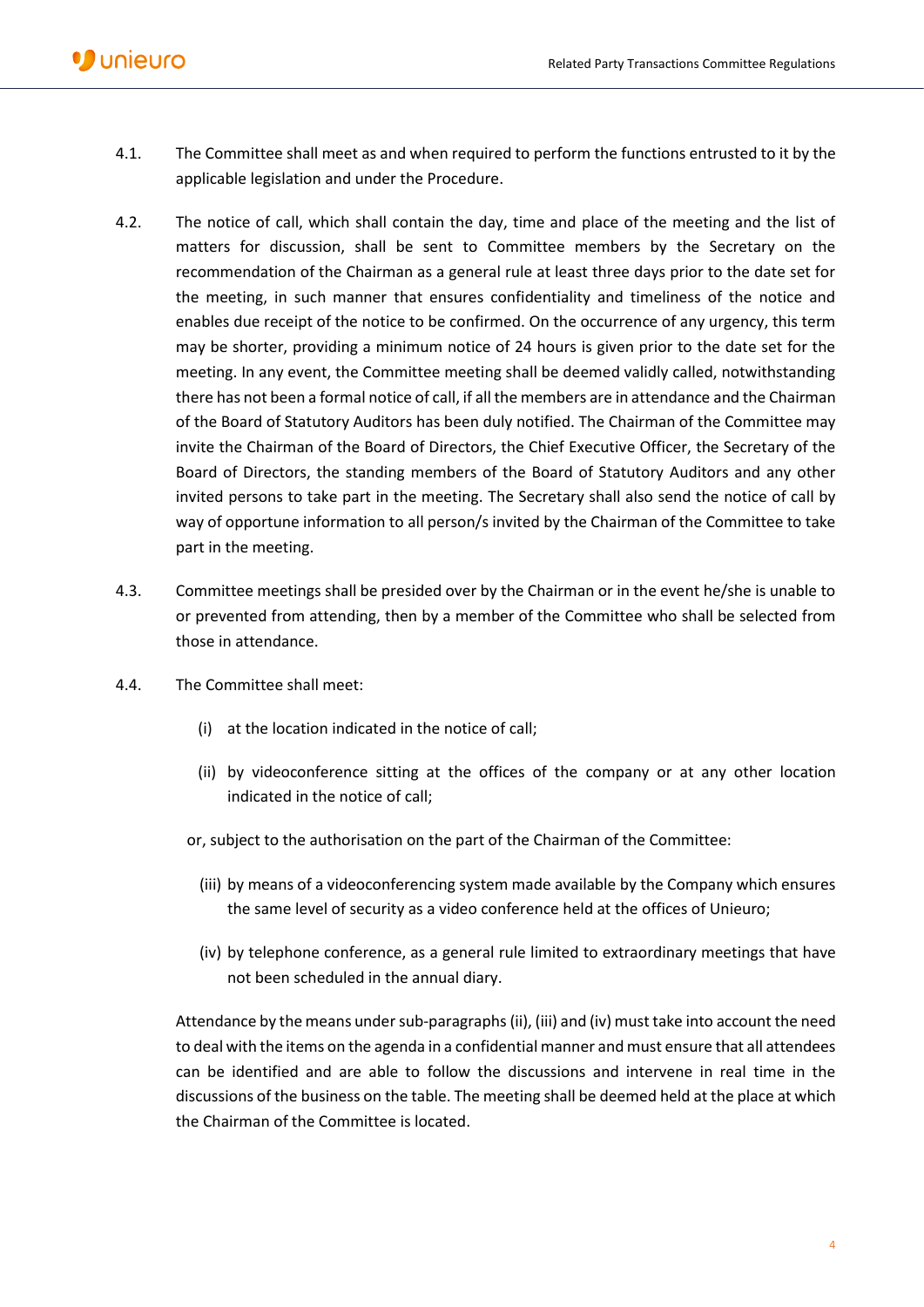The above-mentioned means of attendance, as alternatives to a face-to-face meeting, shall in any case be adopted where deemed necessary to ensure compliance with any provisions of the law that limit face-to-face meetings.

- 4.5. Any documentation relating to items on the agenda shall be provided to the members by the Secretary as a general rule at the same time as the notice of call and in any case no later than the third day prior to the date of the meeting, save for in exceptional circumstances. Said documentation shall be provided in a manner that ensures it is kept confidential.
- 4.6. The Committee meeting shall be deemed validly called provided that the majority of the members in office are in attendance.
- 4.7. The Chairman of the Board of Statutory Auditors (or another statutory auditor designated by him/her) shall take part at Committee meetings and other Statutory Auditors may also participate. Upon invitation of the Committee Chairman, the Chairman of the Board of Directors and the Chief Executive Officer may participate in individual meetings - however with no right to vote and on condition that they do not have any personal interest in the business to be discussed. With reference to individual items on the agenda, representatives of Company departments responsible for the particular subject matter may attend as well as other members of the Board of Directors or any third party whose presence is deemed opportune to optimise the performance of the Committee.
- 4.8. Committee decisions shall be taken on absolute majority of those members in attendance. In the event of a deadlock the Chairman shall have the deciding vote.
- 4.9. The Committee shall ascertain at its very next sitting whether and to what extent each member is in possession of the necessary requisites to be classified as an Unrelated Independent Director, as well as a Director not involved in the Transaction being examined. This assessment shall be undertaken by way of a self-declaration made by each member at said meeting, that they hold the above-mentioned requisites. Each such self-declaration shall form part of the official meeting documents. Should any member of the Committee be an Interested Director or Director involved in the Transaction, then the Committee shall suspend the meeting and immediately inform the RPT Safeguard Team, which, in turn, shall inform the Responsible Function and the Board of Directors. Said Board of Directors may, if deemed appropriate and on an *ad hoc* basis, replace the affected member/s with unrelated, non-interested and nonexecutive member/s for the specific Transaction to be approved in accordance with the provisions of art. 8.2 of the Procedure.
- 4.10. In the event that, notwithstanding the application of the provisions of art 8.2 of the Procedure there are not at least 3 (three) Committee members for a Transaction of Greater Importance or at least 2 (two) Committee members for a Transaction of Lesser Importance in possession of the requisites to be classed as an Unrelated Independent Director as well as a Director having no interest in the Transaction, the Board of Statutory Auditors shall promptly meet to give its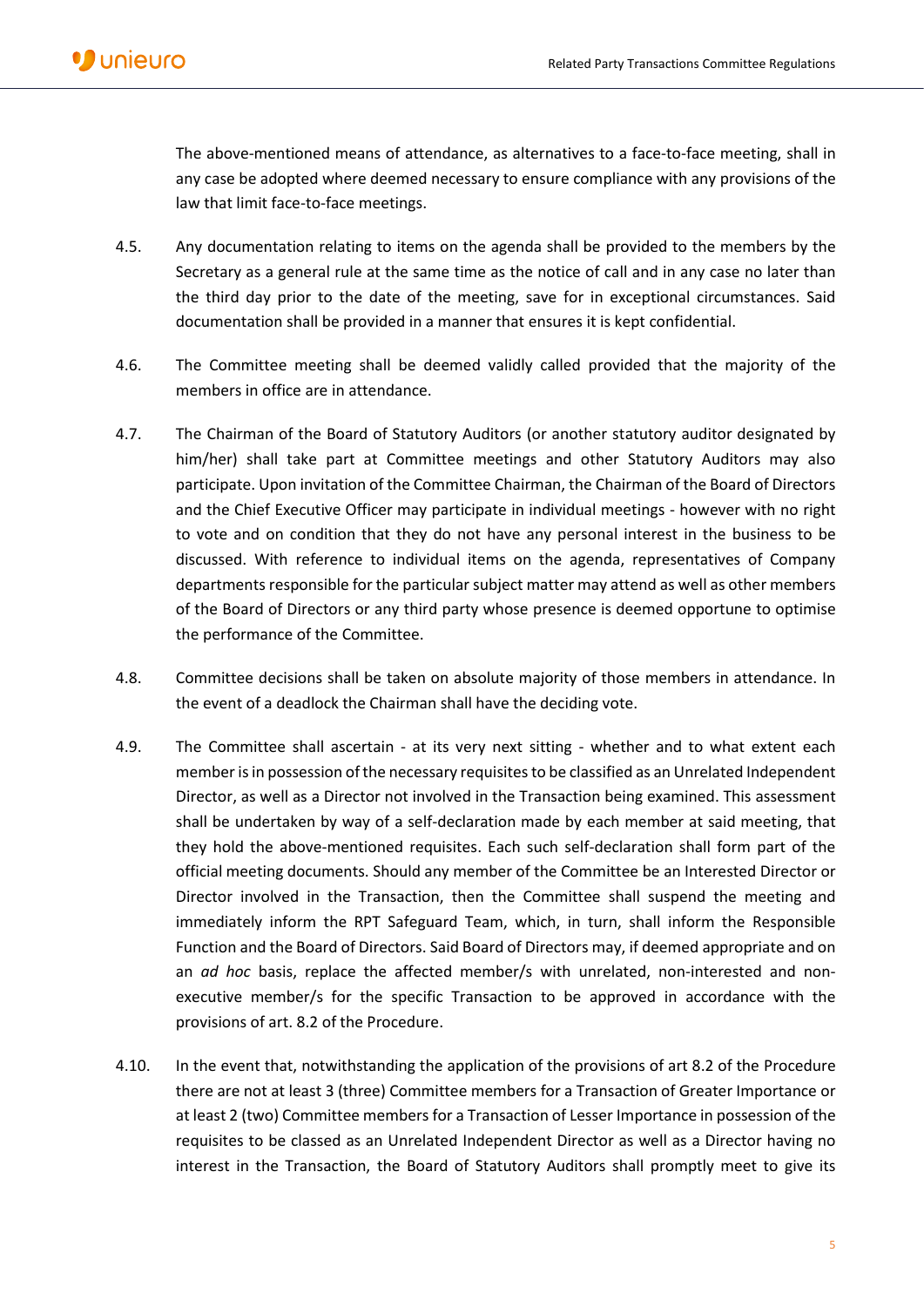opinion in place of the Committee in accordance with the Equivalent Safeguards under art. 9 of the Procedure.

- 4.11. Should any member of the Board of Statutory Auditors have an interest in the Transaction subject of the opinion, whether directly or on behalf of a third party, he/she shall advise the other Statutory Auditors thereof at the commencement of the meeting, specifying the nature, terms, origin and extent of the interest by means of a self-declaration which shall form part of the official meeting documents. In such case, the affected Statutory Auditor shall abstain from participating in the work and activity relating to the Transaction in question. In the event that compliance with the Procedure is not possible notwithstanding the application of such safeguard measures, then the opinion on the Transaction shall be given by an independent expert as shall be promptly selected by the Board of Directors in conformance with the provisions of art. 9.3 of the Procedure.
- 4.12. Meeting minutes shall be undertaken by the Chairman or in his/her absence, then by whoever sits in for him/her - with the support of the Secretary (or his/her proxy holder). Should there be specific and justified grounds, then the Committee Chairman may request that the minutes be undertaken by a Committee member. The draft minutes shall be submitted to the Committee Chairman and to other Committee members for any observations thereon and shall generally be put forward for approval at the next meeting of the Committee. Said minutes shall be recorded on the corporate books and maintained by the Committee Secretary at the Company's registered office, together with any other minutes kept in chronological order. The minutes shall be signed by the Chairman of the meeting and by the Secretary or, in his/her place, by any substitute who performed the functions of Secretary and shall be made available to the members of the Board of Directors and the Board of Statutory Auditors and the Secretary of the Board of Directors.
- 4.13. Each grounded opinion on the Company's interest in carrying out any Related Party Transaction as provided pursuant to the Procedure shall be attached to the minutes of the relevant Committee meeting.
- 4.14. To the extent any procedure is not governed herein and insofar as they are compatible herewith, the operative rules of the Board of Directors shall be applied to the Committee.
- 4.15. The Committee Chairman shall report to the Board of Directors on the activities carried out by the Committee at least every six months and no later than the deadline envisaged for the approval of the annual financial report and the half-yearly report; he/she shall also report to the Board of Directors at its next sitting on those matters deemed of most relevance as examined by the Committee during the meetings.

#### 5. **Final provisions**